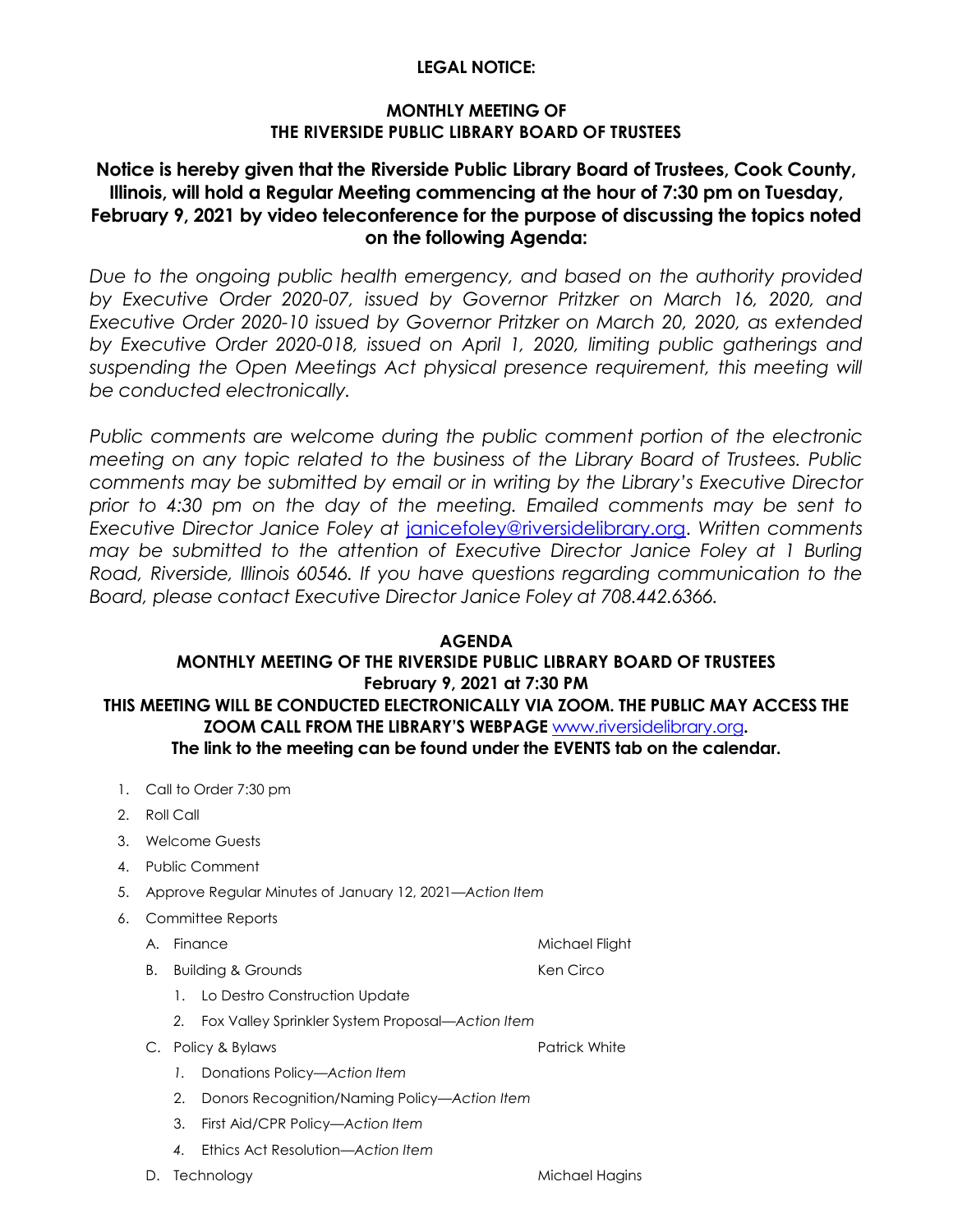- 
- 7. Staff Reports: January
	-
- Nora Durbin
- B. Patron Services & Computer Services ManagerSharon Shroyer
- C. Information Services **Diane Silva Diane Silva**
- 8. Director's Report **Containers** and a set of the United States of American States of American States of American States of American States of American States of American States of American States of American States of Am
- 9. Unfinished Business
- 10. New Business
	- A. 2021 Illinois Public Library Annual Report [IPLAR]—*Action Item*
	- B. Riverside Public Library Annual Report 2021
- 11. Announcements
- 12. Correspondence & FYIs
- 13. Executive Session

*The Board of Trustees may decide, by a roll call vote, to convene in executive session if there are matters to discuss confidentially, in accordance with the Open Meetings Act.*

14. Adjournment

- E. Communications Jen Pacourek & Courtney Greve Hack
- A. A. Children & Youth Services Manager
	-
	-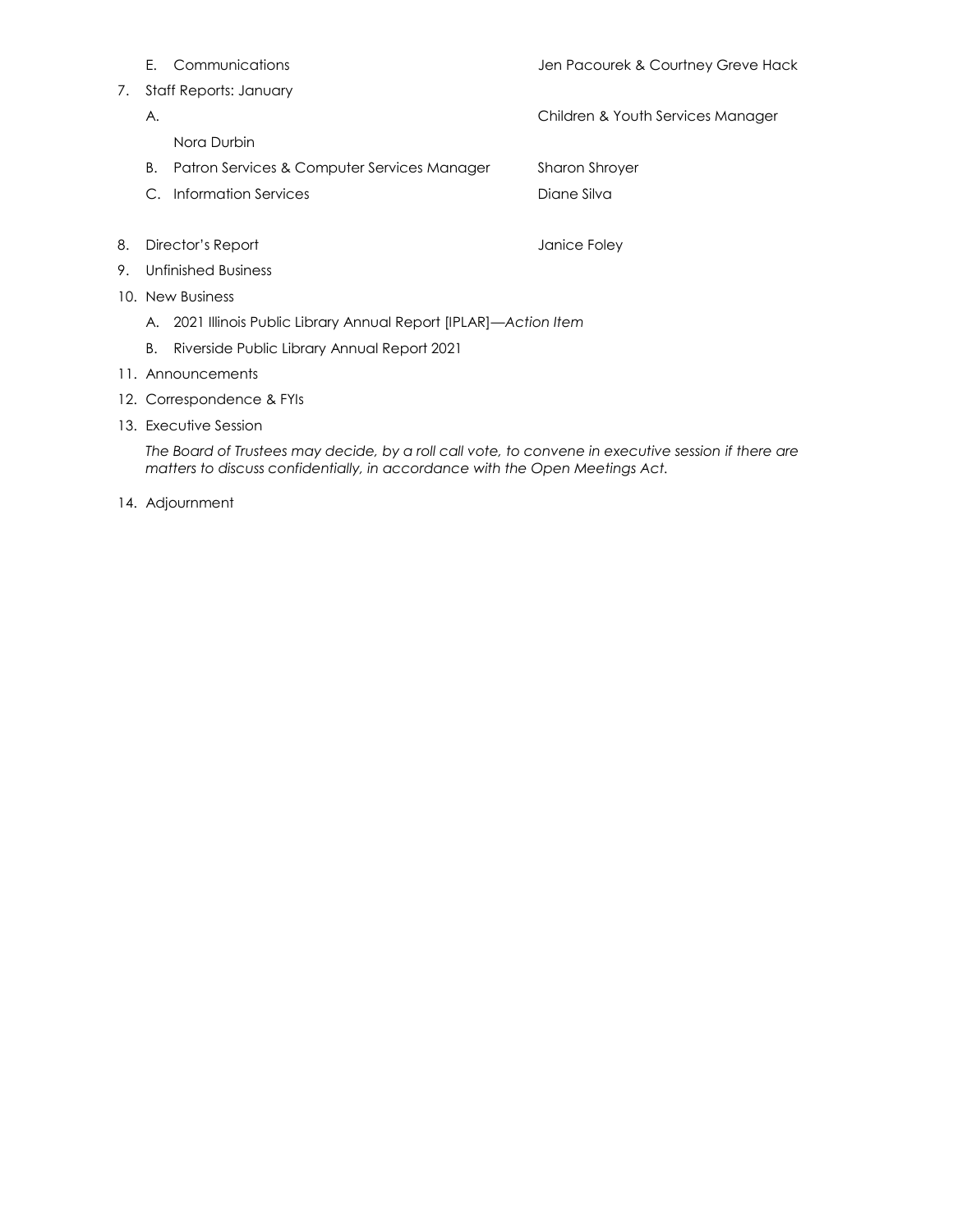# **Minutes of the Regular Board Meeting of the Riverside Public Library Board of Trustees January 12, 2021**

**Held Tuesday, January 12, 2021** by video teleconference via Zoom, called for 7:30 pm.

**In Attendance:** President, Joan Wiaduck; Vice President, Ken Circo; Treasurer, Michael Flight; Secretary, Courtney Greve Hack; Michael Hagins; Jen Pacourek; and Patrick White

**Also in Attendance:** Library Director, Janice A. Foley; Assistant Director, Diane Silva; Bookkeeper, Jane Wilhelm; Administrative Assistant, Christine Legan

Called to order at 7:37 pm by President Joan Wiaduck.

#### **Review of Minutes**

Michael Flight moved, and Courtney Greve Hack seconded, that the Board approve the minutes of the December 8, 2020 regular meeting. Ayes: Circo, Flight, Greve Hack, Hagins, Pacourek, White Nays: None Abstained: None The motion passed.

### **Review of Current Bills**

Michael Flight moved, and Michael Hagins seconded, that the Board approve the payment of payroll checks for department numbers 001 through 004, and accounts payable check numbers 22087, 22093 through 22139, and 22147, including voided check numbers 22140 through 22142, in the total amount of \$237,995.99, which includes payroll through December 31, 2020. Roll Call Vote:

Ayes: Circo, Flight, Greve Hack, Hagins, Pacourek, White Nays: None Abstained: None The motion passed.

# **Review of Financial Statements**

Michael Flight moved, and Courtney Greve Hack seconded, that the Board approve the financial statements for December 31, 2020, subject to audit. Roll Call Vote: Ayes: Circo, Flight, Greve Hack, Hagins, Pacourek, White Nays: None Abstained: None The motion passed.

# **Committee Reports**

# *Building & Grounds—Lo Destro Construction Invoice*

Ken Circo moved, and Jen Pacourek seconded, that the Board approve the payment of the Lo Destro Construction invoice in the amount of \$101,838.45 for work completed through December 31, 2020. Roll Call Vote: Ayes: Circo, Flight, Greve Hack, Hagins, Pacourek, White Nays: None

Abstained: None The motion passed.

# *Building & Grounds—Studio GC Authorization to Spend Allowance*

Ken Circo moved, and Michael Flight seconded, that the Board approve the Studio GC Authorization to Spend Allowance in the amount of \$19,331.85.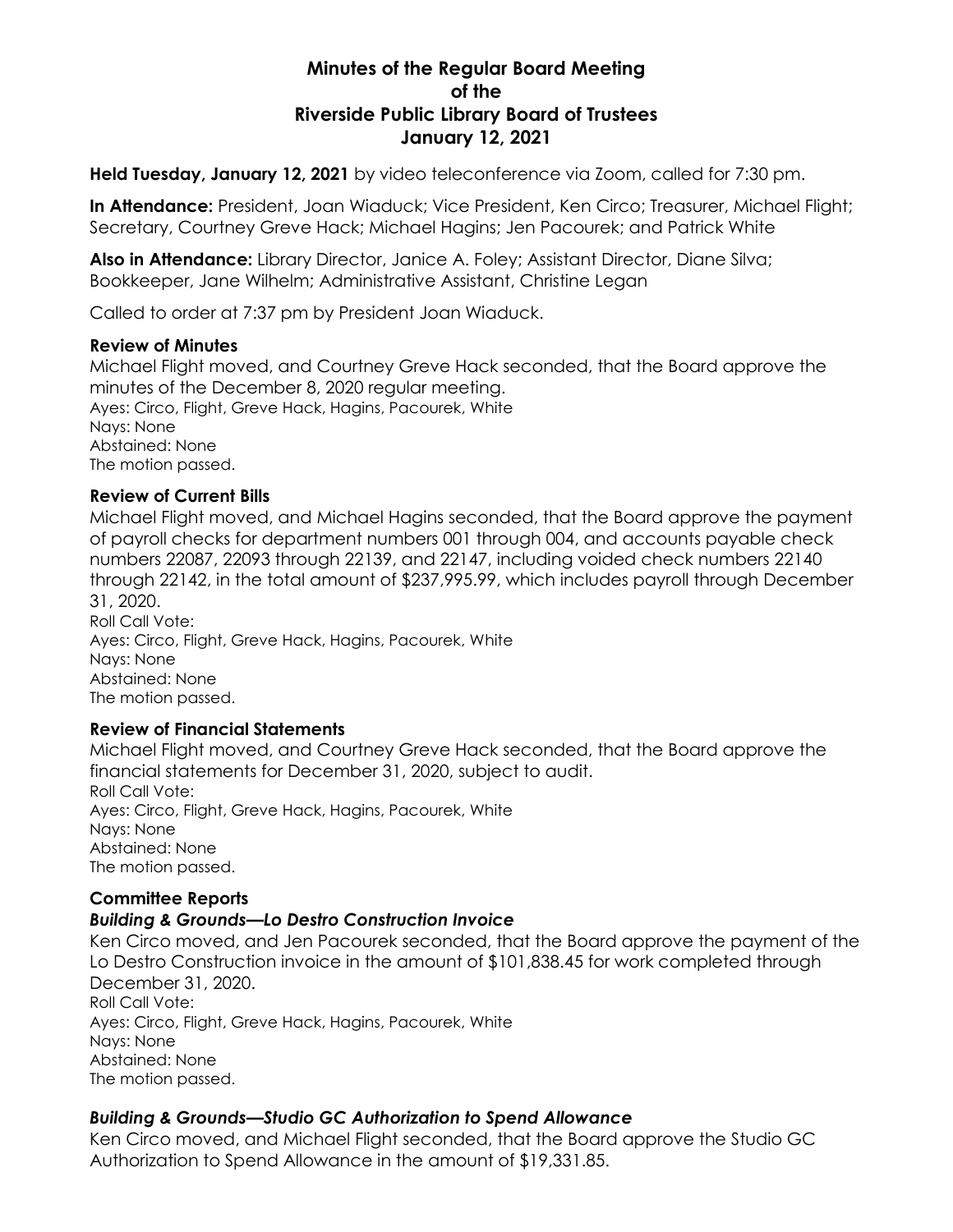Roll Call Vote: Ayes: Circo, Flight, Greve Hack, Hagins, Pacourek, White Nays: None Abstained: None The motion passed.

### *Building & Grounds—Elevator Construction*

Ken Circo reported that the elevator construction work is complete but we are waiting on Fox Valley for the fire alarm and for the elevator to pass inspection before it can be operated.

### *Policy & Bylaws—Concealed Carry Policy*

Patrick White moved, and Courtney Greve Hack seconded, that the Board approve the *Concealed Carry Policy.* Ayes: Circo, Flight, Greve Hack, Hagins, Pacourek, White Nays: None Abstained: None The motion passed.

### *Policy & Bylaws—Confidentiality of Records/Patriot Act*

Patrick White moved, and Courtney Greve Hack seconded, that the Board approve the *Confidentiality of Records/Patriot Act.* Ayes: Circo, Flight, Greve Hack, Hagins, Pacourek, White Nays: None Abstained: None The motion passed.

### *Policy & Bylaws—Conflict of Interest Policy*

Patrick White moved, and Courtney Greve Hack seconded, that the Board approve the *Conflict of Interest Policy.* Ayes: Circo, Flight, Greve Hack, Hagins, Pacourek, White Nays: None Abstained: None The motion passed.

#### *Technology*

Michael Hagins reported that the new phone system was installed on January 8, 2021 and is up and running.

Diane Silva reported that the Library is no longer using Evanced. The new calendar application went live on January 7, 2021.

#### *Communications*

Jen Pacourek advised that the Communications Committee will be getting a date on the calendar for their next meeting.

Joan Wiaduck gave kudos for the most recent abbreviated newsletter that was sent out to Riverside residents by mail.

#### **Staff Reports**

The Board reviewed the staff reports.

#### **Director's Report**

The Board reviewed the Library Director's report. The Library Director advised that the Library may soon be able to open its doors to the public, on a limited basis, once the elevator passes inspection, and if the COVID infection numbers continue to decline. A decision will be forthcoming as these conditions are monitored.